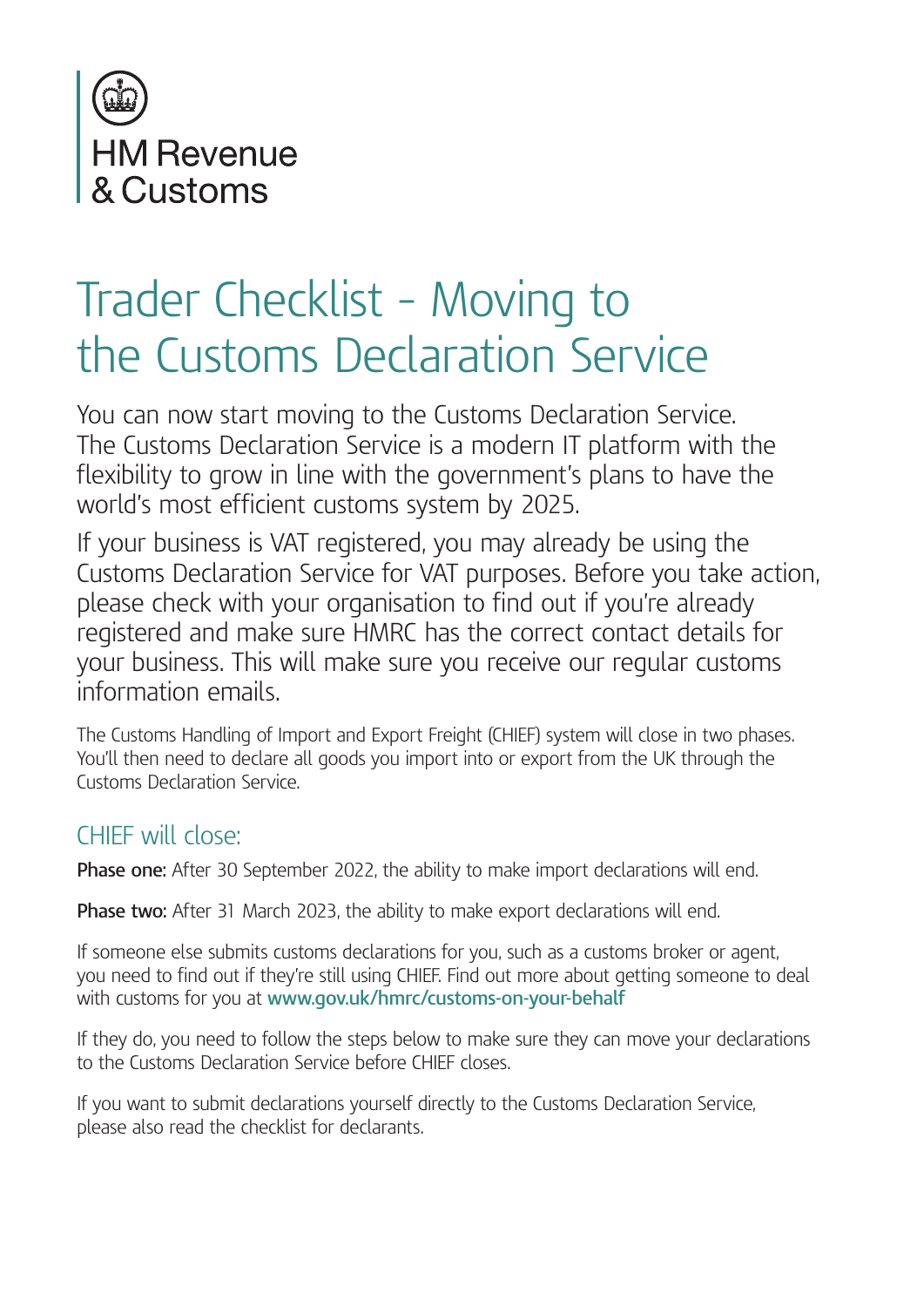For your customs broker or agent to use the Customs Declaration Service you need to follow these five steps:

#### 1 Register for a Government Gateway account

Most business will already have a Government Gateway account to access their personal or business tax account. You should use this account to access the Customs Declaration Service.

You can register for a Government Gateway account if you don't have one already. Go to **www.gov.uk/log-in-register-hmrc-online-services**

#### 2 Apply for an Economic Operator Registration and Identification number

You need an Economic Operator Registration and Identification (EORI) number that starts with GB. Most businesses moving goods in and out of the UK already have one.

You can apply for an EORI number if you don't have one already. It's free and it only takes ten minutes to apply. You should receive your EORI number within a week, but it can take longer during busy periods. Go to **www.gov.uk/eori**

# 3 Register for the Customs Declaration Service

You'll then need to register for the Customs Declaration Service. This can take up to five working days. Go to **www.gov.uk/hmrc/cds-get-access**

You'll need your Government Gateway user ID and password for yourself or your business.

You'll also need:

- **•** your GB EORI number
- **•** your 10-digit Unique Tax Reference (UTR) number you can find this on any HMRC payment reminders, or in your personal tax account
- **•** the address for your business that we hold on our customs records please tell us if your address has changed
- **•** your National Insurance number (if you're an individual or sole trader)
- **•** the date you started your business.